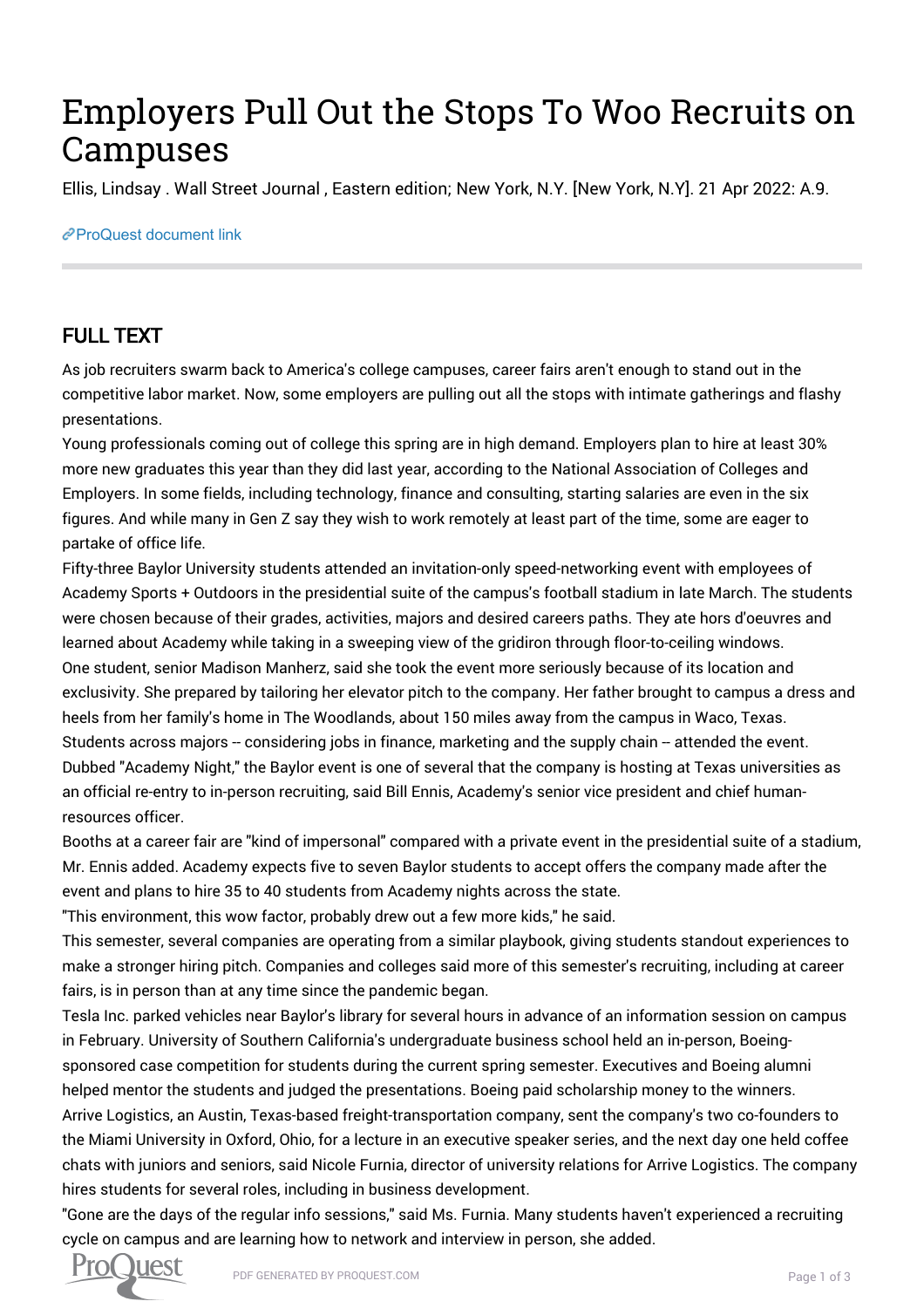At the end of March, St. Cloud Technical and Community College, in Minnesota, held its first in-person job fair since 2019, and the school estimated that more than 540 students and 150 employers attended. On April 1, the University of Houston's College of Education hosted an in-person teacher job fair, its first in more than two years, bringing in representatives from 45 Texas school districts.

Jack Diaz, a 22-year-old student graduating in May 2023 from Northeastern University, attended a Boston event in recent weeks for college students seeking jobs in fintech and connected with a recruiter from John Hancock on LinkedIn afterward.

It was the first time that Mx. Diaz, who uses the gender-neutral honorific, had attended a career fair since high school. In person, "it was just easier to understand the kind of work I would be doing," Mx. Diaz said.

The John Hancock recruiter, Omolara Oshodi, said she logged in the next day to more than 100 emails from attendees, which was exciting in a competitive market. She said candidates will be considered for a fall hiring push for 150-plus roles in finance, communications, engineering and sales.

Many employers and colleges say virtual information sessions and early conversations will continue in parallel with in-person recruiting, especially for companies with limited travel budgets or those seeking to attract a wider pool of applicants.

More than 40% of 114 companies said coffee chats, information sessions and career fairs would take place equally virtually and in person in the future, according to a survey from research company Veris Insights.

McKinsey &Co. said its incoming summer class of interns and full-time hires comes from the widest variety of schools the firm has ever had, which can be attributed in part to digital recruiting, said Kristin Altenburg, associate director of recruiting.

Before the pandemic, the insurance company Travelers Cos. would have pizza or coffee with students at Bentley University in Waltham, Mass., said Janet Ehl, the career center's executive director. To replicate the get-togethers virtually this spring, company representatives sent gift cards to a food-delivery service before video meetings with students, the company said.

In lieu of live, online information sessions, North Carolina Central University in Durham, N.C., asked employers to record short videos that play on a loop in some academic buildings or at the beginning of some classes, said Cierra Wilson, the university's assistant director of employer relations. The career center posts some of the videos on social media, too.

Ms. Wilson has advised companies to strip down production for Gen Z students, who perceive videos that are too slick as inauthentic. Short videos can help companies "build their brand awareness" at the historically Black university, she said, adding that companies are competing to hire students of color.

"They're inundated with so many employers wanting to connect with them," she said. "They're finding the employers they connect with the most are authentic."

Credit: By Lindsay Ellis

## DETAILS

| Subject:                       | Students; Careers; Generation Z; Coffee; Employment; Pandemics; Community<br>colleges; Employers; Elevator pitch; Job fairs; College campuses; Recruitment |
|--------------------------------|------------------------------------------------------------------------------------------------------------------------------------------------------------|
| <b>Business indexing term:</b> | Subject: Careers Employment Employers Elevator pitch Job fairs Recruitment;<br>Industry: 61121 : Junior Colleges 31192 : Coffee and Tea Manufacturing      |
| Location:                      | Texas; United States--US                                                                                                                                   |
| <b>Classification:</b>         | 61121: Junior Colleges; 31192: Coffee and Tea Manufacturing                                                                                                |